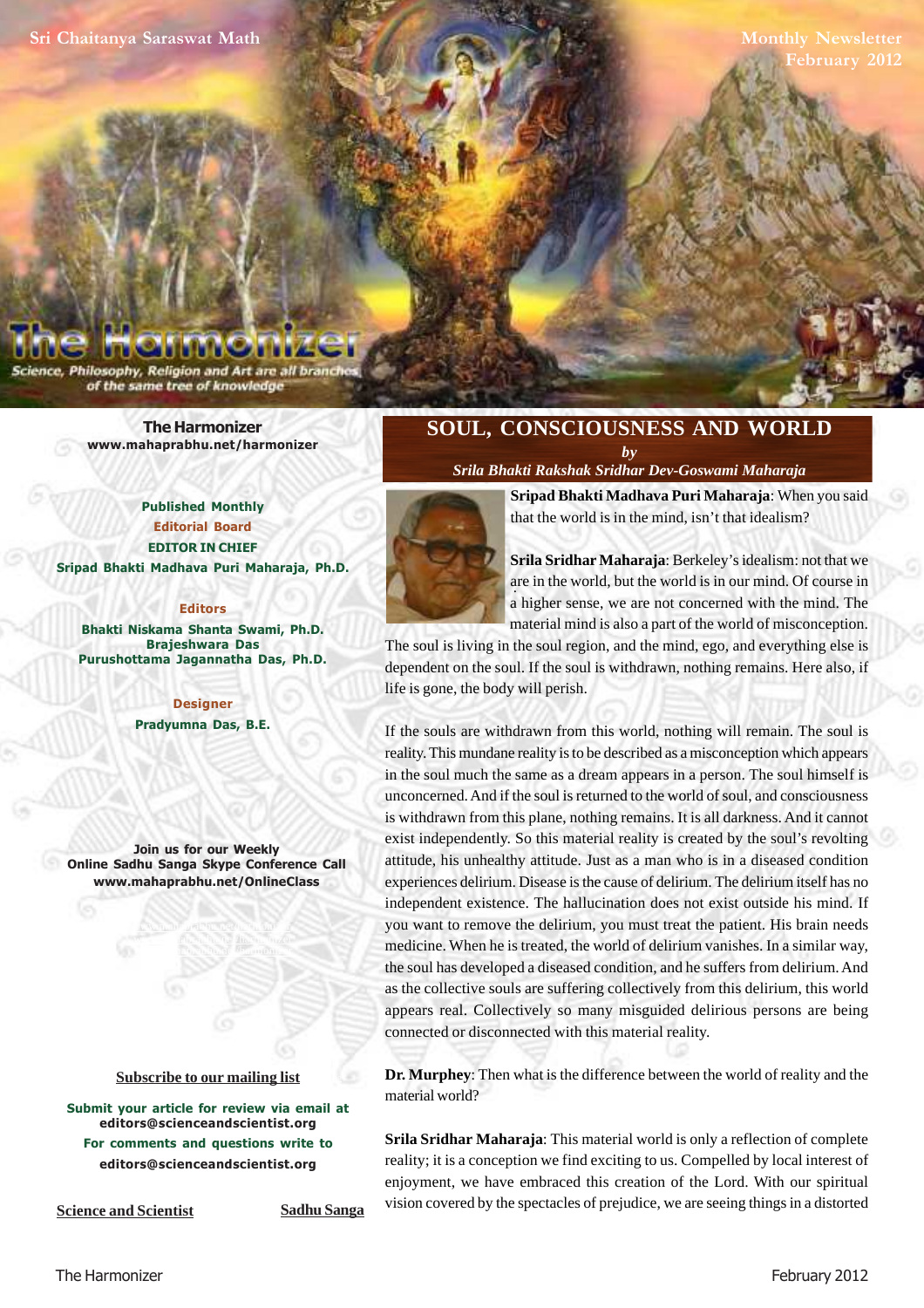

way. The Lord is not to be blamed; our spectacles should be blamed. Everything is meant for Him; the only difference in our vision of reality is that our vision is tainted with the colors of our different kinds of selfish interests. And the different planetary systems in the material world are different sub-planes in the plane of enjoyment or exploitation. Our distorted consciousness is the source of the different colors of the things that surround us. And when these illusory conceptions are fully removed, we will find that everywhere it is Krishna and Krishna only. And when the conception of Godhead as Lord and Master is removed, then receiving his impetus of activity from Krishna consciousness, the soul will find himself in Vrindavana. But in order to attain that stage, we must have no consciousness of this body, or the mind, or the country conception, the nation conception, or the globe

conception. All planes of limited conception must be crossed. From soul to Supersoul, the soul must enter deeper and deeper into reality. You will find everything there. There you will find that Radharani and Krishna in Vrindavana is not false. It is neither poetry nor imagination.

The only requirement is that we must develop our deeper nature, our self-identification, through self-determination. In Hegel's language, self-determination is the fulfillment of all of us. Selfdetermination in the Vaisnava conception means *svarupa-siddhi*, spiritual identity. Who am I? What is my deeper self beyond my mind or my intelligence? Where am I? What is my inner selfinterest? I must enter the plane of reality, I must get back my proper self. And in Krishna's connection I will enter the environment and see what the world really is. If I am given some wine or some poison, then I shall become beside myself. I shall see things in a distorted way. I will be unable to recognize my sister or mother, and actuated by animal nature, I will see everything as an object for my enjoyment. The crude tendency of lust will cover my vision of everything. Then again when I am sober, I shall see the same things, but my perception of them will be changed. In this way we must be prepared to go deeper beneath the surface reality, and find out who we are, what is our real self-interest. We should try to see the paraphernalia of reality according to our genuine self-interest. Through selfdetermination we must learn to see things the opposite of the way we are seeing them at present. We must try to understand how to find ourselves. And by surrendering ourselves to Krishna's interest, then we shall try to go back home, back to Godhead.

## **LIFE AND MATTER: DEEPER EXPLORATIONS**

*by*

#### *[Srila Bhaktisvarupa Damodara Goswami Maharaja \(T. D. Singh, Ph.D.\)](http://mahaprabhu.net/sadhusanga/blog1.php/2009/10/01/affectionate-guardians)*



We suspect that there are many fruitful avenues of scientific research that will lead to an understanding of some of the specific laws involved with life. We would particularly like to address the direct empirical investigation of the living entity, spiriton or *atma* itself. The most significant implication of the new paradigm we have outlined is that it admits the possibility of

the *atma's* recognizing its own existence, apart from matter. The table on next page suggests how this investigation could be approached.

The basic idea here is that a material entity, such as an electron, is normally studied by taking advantage of its characteristic properties and laws of interaction. For example, ESR spectroscopy

takes advantage of the electron's magnetic interaction (or "spin" interaction) by the use of an oscillating magnetic field. If an entity does not interact in a particular way, then it is, of course, useless to try to observe it using that type of interaction. (For this reason, the particle known as the neutrino is very hard to study - it does not interact very strongly with any of the standard measuring instruments employed by physicists.)

Similar considerations apply to the spiriton or *atma.* According to the alternative view that we are presenting, the *atma* interacts with matter through the agency of the *Paramatma* or the allpervading conscious aspect of the absolute truth. This interaction depends on higher order, non-mathematical laws relating to psychological principles such as desire and free will. For this reason we should not expect to be able to observe the *atma* by means of a standard physical apparatus, such as an electron microscope, which employs familiar physical laws. However, since both the *atma* and the absolute truth, or Paramatma are conscious, there is the possibility of direct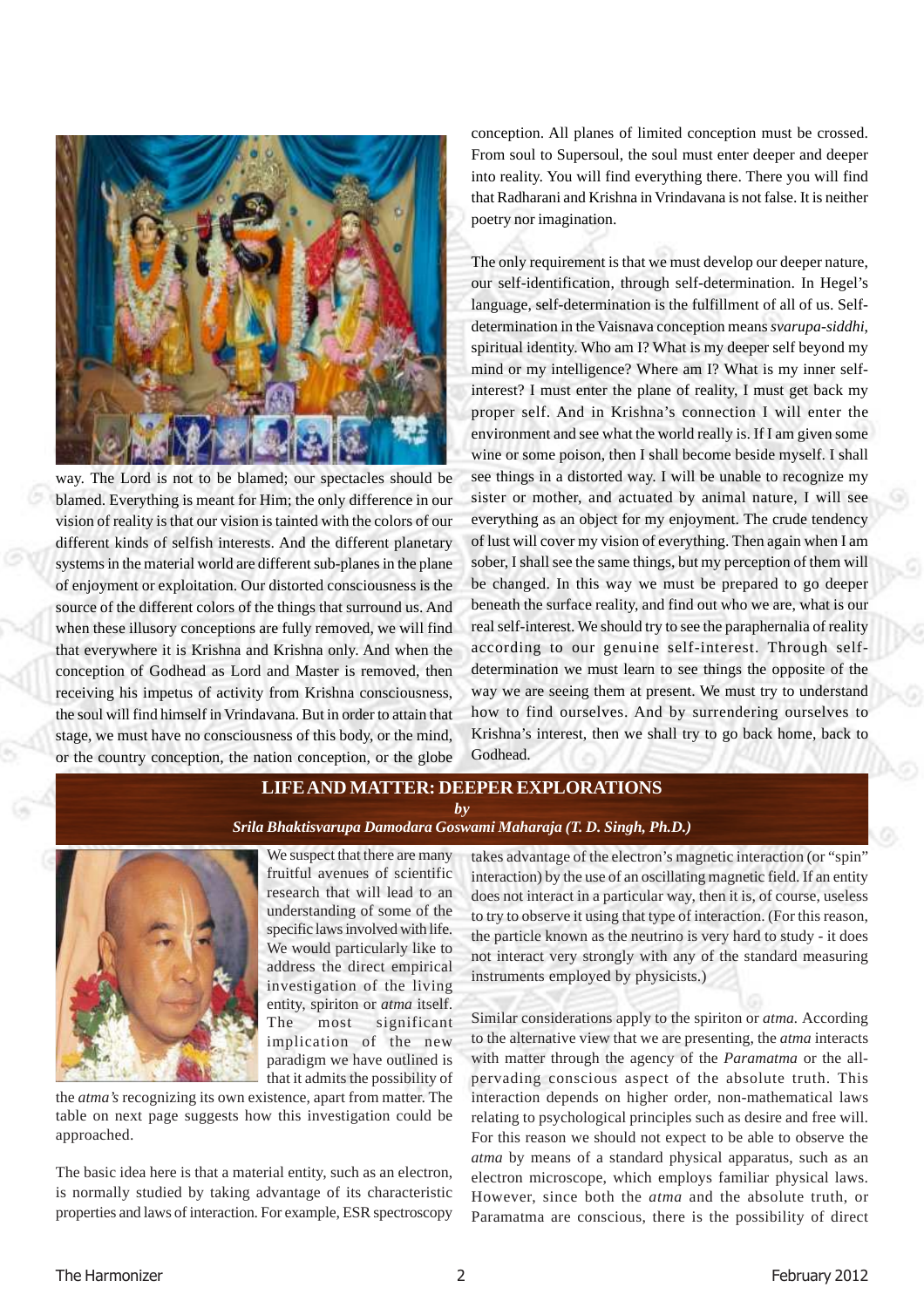|                                                                | <b>MATTER</b>                                                                 | <b>LIFE</b>                                                                                |
|----------------------------------------------------------------|-------------------------------------------------------------------------------|--------------------------------------------------------------------------------------------|
| Entity                                                         | Electron                                                                      | Spiriton (atma)                                                                            |
| <b>Property</b>                                                | Charge                                                                        | <b>Consciousness</b>                                                                       |
| Laws of<br><b>Interaction</b>                                  | <b>Coulomb</b> force<br>law, Spin<br>interaction                              | <b>Law mediated</b><br>through absolute<br>consciousness                                   |
| <b>Means</b> of<br><b>Experimental</b><br><b>Measurement</b>   | Set up an<br>apparatus to take<br>advantage of this<br>law of<br>interaction. | The same<br>principle: we<br>must also take<br>advantage of the<br>laws of<br>interaction. |
| <b>Example of</b><br><b>Experimental</b><br><b>Measurement</b> | <b>Electron</b> spin<br>resonance (ESR)<br>spectroscopy                       | The techniques of<br>nine laws of<br>bhakti-yoga                                           |

conscious interaction between them. It is through this interaction that the *atma* can be directly studied, and this study also entails the study of the *Paramatma.*

Even though this subject matter is unknown in the domain of Western scientific knowledge, systematic and scientific

*... the spiriton or atma interacts with matter through the agency of the Paramatma or the all pervading conscious aspect of the absolute truth. This interaction depends on higher order, nonmathematical laws relating to psychological principles such as desire and free will.*

procedures for the study of the spiriton or *atma* have existed for a very long time. Thousands of years ago, they were expounded in the *Bhagavad-gita* and other Sanskrit texts, and more recently, they have been treated in great detail in such works as the *Bhaktirasamrta-sindhu* of Srila Rupa Goswami. [1] Here we will only give a brief outline of some basic principles underlying these procedures. They will be described in detail in the author's other works.

Essentially, the object of study in this investigation is the investigator's personal self. The stringent experimental

*The sensory apparatus for the study of the spiriton or atma resides in the atma itself. ... (the atma) possess(es) its own senses, or means of direct perception. It is this capacity of direct perception which must be invoked in order for the atma to study itself, other atmas, and the Paramatma.*

conditions necessary in ordinary physical experimentation must, therefore, be applied to the mind and senses, rather than to an external experimental apparatus. The sensory apparatus for the study of the spiriton or *atma* resides in the *atma* itself. In the materially conditioned state, the *atma* normally perceives external

arrangements of matter through the gross senses of the physical body. The data for such perception pass through sense organs, nerves, and other physical structures. But in order for perception to take place, these data must ultimately reach the *atma* or spiriton. The spiriton must, therefore, possess its own senses, or means of direct perception. It is this capacity of direct perception which must be invoked in order for the *atma* to study itself, other *atmas,* and the *Paramatma.* Perception through the limiting medium of gross material instruments, including the bodily senses, can only give indirect evidence of the *atma,* since these instruments make use of an inferior mode of interaction.

One of the first steps required for the study of conscious interaction is, therefore, to purify the mind of the materially conditioned *atma.* A materially conditioned *atma,* spiriton or soul, is one who, devoid of real knowledge, assumes that he is a product

*... the study of life ultimately involves the interaction between the individual quantum of consciousness (spiriton or atma) and absolute or universal consciousness, Paramatma.*

of material interactions. He thinks that everything is within his power, and has a mental attitude characterized by the desire to lord it over nature. He tends to think that he can shape his own destiny, and that there is nothing beyond chance and matter. The words of the Nobel prize-winning scientist Jacques Monod are indicative of this type of mentality: "The ancient covenant is in pieces; man knows at last that he is alone in the universe's unfeeling immensity, out of which he emerged by chance. His destiny is nowhere spelled out, nor is his duty." [2]

Unfortunately, this attitude makes progress in the direct study of life extremely difficult.

As we have pointed out, the study of life ultimately involves the interaction between the individual quantum of consciousness (spiriton or *atma)* and absolute or universal consciousness, *Paramatma.* For the minute conscious entity to approach the supreme conscious source of all entities, a reverence for life in all its forms is needed, as well as a desire to cooperate harmoniously with the absolute source from which all life emanates. The study of life thus requires that higher psychological laws must be taken into account, just as the study of gross matter requires an appreciation of the natural laws that predominate in each particular experimental situation.

### **References:**

1. His Divine Grace A. C. Bhaktivedanta Swami Prabhupada. (1970). *The Nectar of Devotion*. Los Angeles: Bhaktivedanta Book Trust. This is a summary study of *Bhakti-rasamrta-sindhu* by Srlla Rupa Goswaml.

2. Monod, J. (1972). *Chance and Necessity*. London: Collins. p. 180.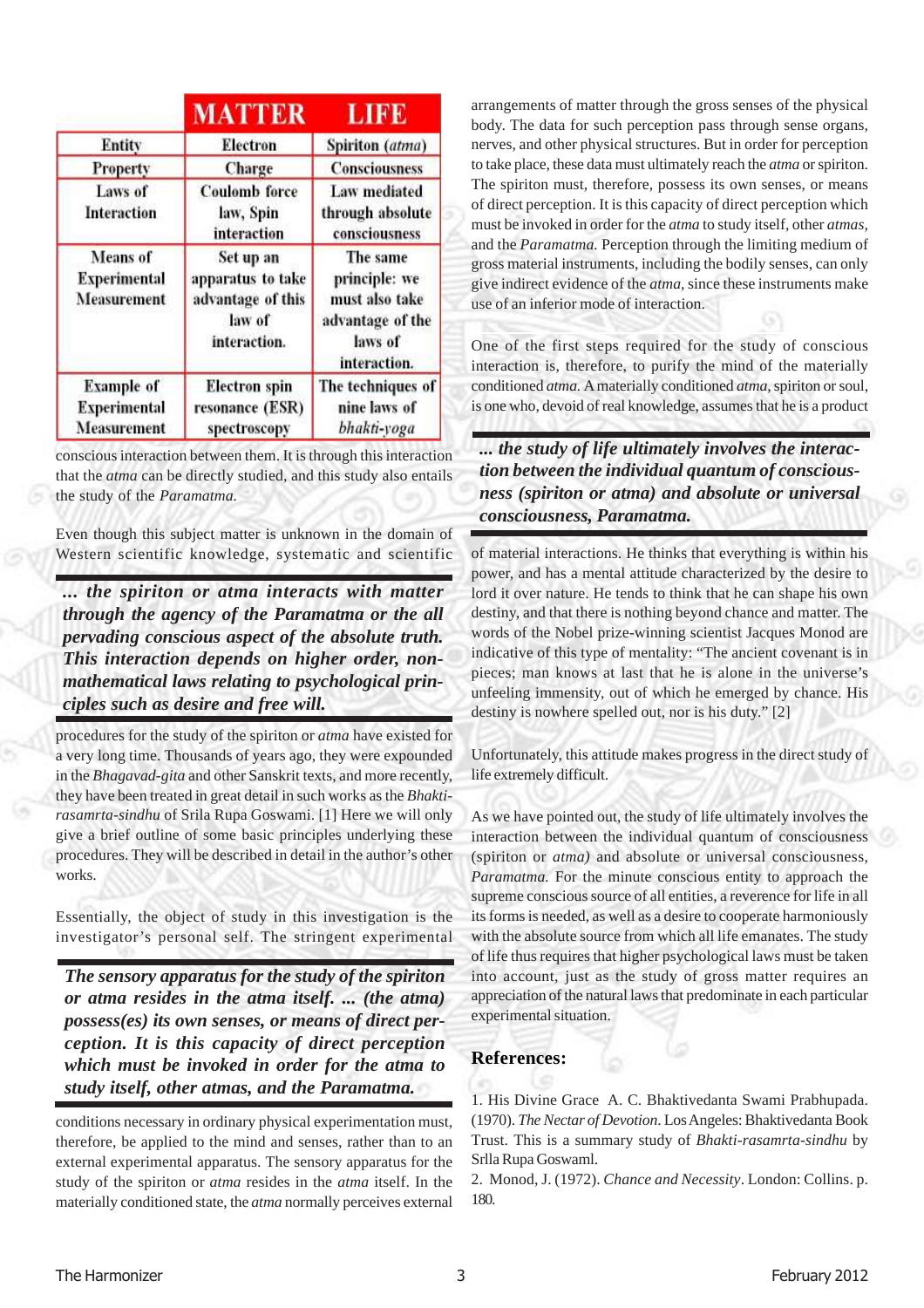# **WHAT MOMENTS OF THOUGHT CONSTITUTE THE ACTIVITY OF PERCEPTION?**

*by*

*[Sripad Bhakti Madhava Puri Maharaja, Ph.D.](http://mahaprabhu.net/sadhusanga/blog1.php/2009/10/01/affectionate-guardians)*



There are two sides to perceptual consciousness: consciousness and the Thing. Thus far the various thoughtcomponents constituent of the Thing (the various moments of the Concept of Thing) have been observed. Now it is necessary to consider what thoughts consciousness, itself,

experiences in the act of perceiving.

#### **Perception from the perspective of consciousness.**

The development of the object given previously is actually already contained within consciousness (implicitly). Now it has to be explicitly made known.

The Ego apprehends an object as a One, i.e. a singular object, but along with it the Ego also perceives its properties, which are universals — e.g. a "white swan." The swan is a particular One, but "white" is a universal — a color, as its property. There thus seems to be an incompatible mixture of particular and universal in One object. In order for the consciousness of perception to maintain the One object as truth, it takes itself as the source of the incompatible contradiction and simply considers its own perspective as untruth.

The content of thought may thus be delineated:

1. The Ego apprehends the object as a One - a singular or particular.

2. The Ego apprehends its property as a universal.

3. As a universal, the property is also a One, i.e. something distinct from the object.

4. Thus the object of perception must be a community (i.e. a unity of property and object).

5. But the property is distinct from the object; thus it cannot be a continuous unity but a fragmented juxtaposition of Ones.

6. Thus the One object is a collection of properties each mutually indifferent to the other.

7. The One object must then be a universal medium in which the collection of properties (which are actually sensuous universals) are suspended.

8. However, the perception of a single universal property **in itself** is not a property (since a property can never be isolated from that of which it is the property and still be called a property). 9. A sensuous universal property is also not a **distinct** being since it is considered on its own and not in relation to anything else — thus determination is not involved.

10. This isolated universal, therefore, has only a **relation to itself**, i.e. as pure being, and since it is a sensuous universal, it is consequently an abstract sensuous being.

11. But sensuous being is what is only *meant* by consciousness (as discussed in a previous issue), and thus thought is thrown back into consciousness.

12. Still, something that is merely meant, again points back only to that to which it is referred, i.e. back to perception and sensuous being.

13. Therefore, it is this cyclic movement that is taken as the subject matter or content of the consciousness of perception.

#### **The responsibility of consciousness in perception.**

Once consciousness knows that it must run through this cyclic process in perceiving, in any future re-runs it no longer relates to perception the way it originally did, i.e. as a direct and simple apprehension of an object. Now it knows that its apprehension of the object is accompanied by a reflection out of that object and into itself as consciousness. The Truth is thus no longer just the object of perception, but the return of consciousness into itself which is directly mingled with the pure apprehension of the object; this can be considered a new truth or the actual truth. By taking responsibility for its own action in perceiving its object in this way, consciousness will eventually obtain the true object in its purity.

The similarity to the result that was obtained for sense-certainty may be noted. In that case, consciousness withdrew back into itself to grasp the actual truth within consciousness. Here, however, we have the moment of the **untruth** of consciousness occurring within perceptual consciousness. Consciousness rises above this untruth in its recognition of the distinction between what it considers as truth (the object) and its own untruth (in the way it perceives the object) and thereby notices that the truth does fall within consciousness itself.

It must be kept in mind that consciousness is now aware that it not only perceives an object, but is also aware of itself and its own role in the act of perception. So now both sides (the Thing and consciousness) must be considered together.

#### **Consciousness is the medium of the diverse properties.**

1. The Ego (I) is aware of a Thing as a One — a distinct unity.

2. The Ego holds firmly to this as the truth.

3. Thus in any contradiction that may arise, the Ego must refer to consciousness.

4. Various properties of the Thing also appear in perception.

5. Since the Thing is a One, the diversity of properties must be attributed to perceptual consciousness.

6. There are five senses, thus a Thing may be white to our eyes, tart to our tongue, cubical to touch, etc.

7. The Thing is one, e.g. a cube of salt, so the diversity of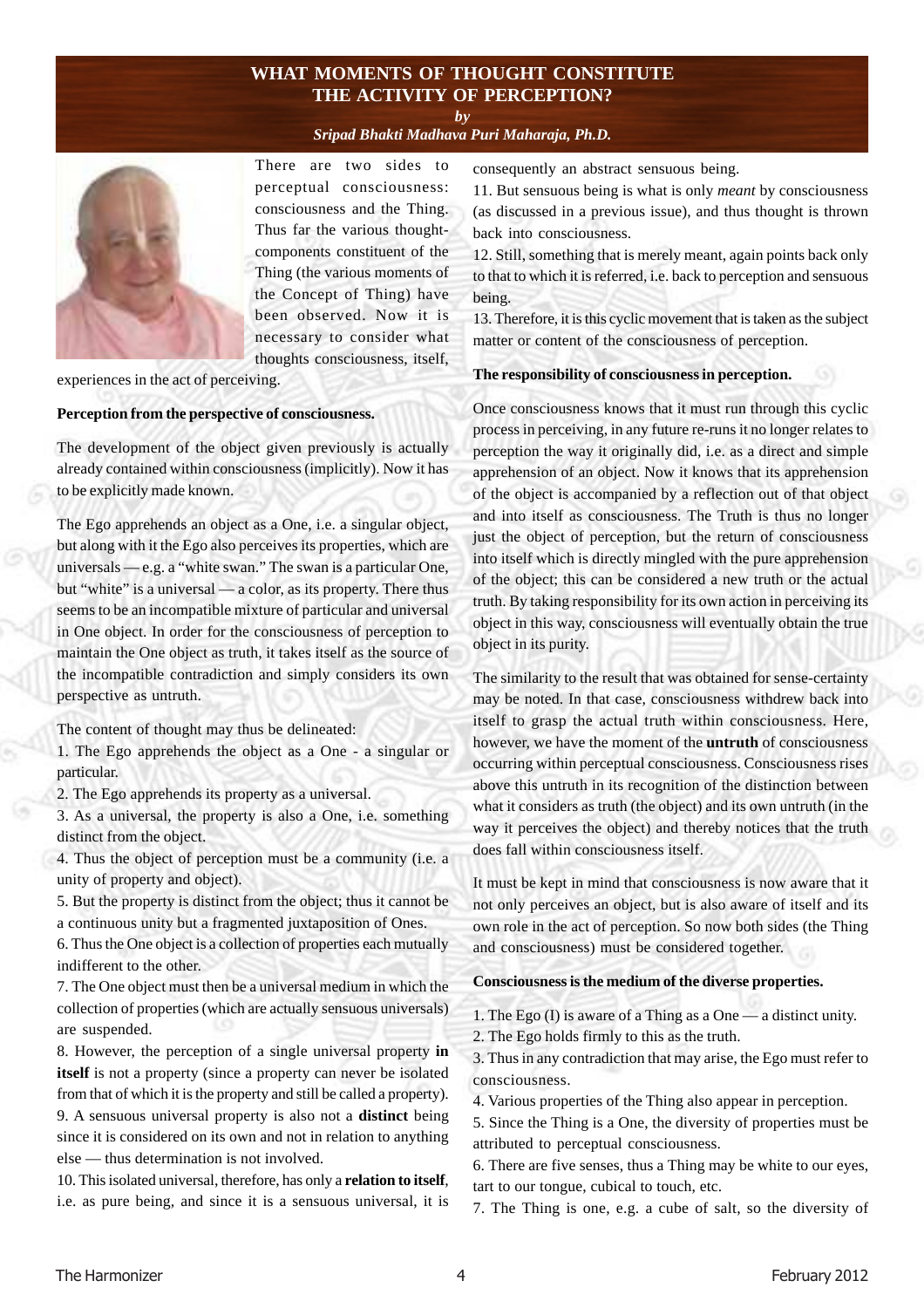properties must arise from the side of consciousness, not from the Thing. Each property is different because each sense organ is distinct from the other.

8. Consciousness, therefore, must be the universal medium in which each moment is kept apart.

9. In this way the truth of the Thing as a One is preserved.



**The Thing of perception is the medium of the diverse properties.**

The unification for which consciousness accepts responsibility may, however, be equally attributable to the Thing.

1. Each property is regarded as distinct from the others by consciousness.

2. The Thing as a One is also distinct from the properties.

3. The properties as distinct from

each other are also Ones.

4. Thus One is rather what is the same in all of these unities.

5. (a) It is determinateness (i.e. the distinct properties) that identifies a Thing as such.

5. (b) These properties belong to the Thing itself.

5. (c) Yet these properties that are distinct from each other reside in the One Thing.

6. Therefore the Thing must be the universal medium in which the properties exist distinct from one another.

Next it is necessary to consider the situation from the perspective of *both* sides, remembering that consciousness is also reflected into itself, i.e. aware of both its roles in the constitution of the Thing as well as in the Thing of perception in itself.

### **Both consciousness and the Thing alternately unify the properties as** *Also***.**

1. In perceiving consciousness there is an **also**, i.e. consciousness is aware of itself and **also** of the opposite moment, viz., the Thing.

2. The Thing as a unity (One) excludes difference from itself.

3. It is this unity of the Thing (as a One) which consciousness considers in perception.

4. The Thing is also the subsistence of diverse and independent properties.

5. But that which is, e.g., white, cubical, tart, etc., **in so far as** it is white, it is not tart, etc.

6. Thus consciousness is given the job of maintaining this inclusiveness (by positing the Thing as a One, i.e. an indifferent *Also* and simultaneously the mutual exclusiveness of the properties of the Thing (by distinguishing each of the properties as a One, i.e. the *in so far as*).

7. The properties as Ones, however, are not really properties (as

mentioned above) and may be more properly understood as *free matters*.

8. In this way the Thing may be considered a genuine *Also*, i.e. a vessel for the various *matters*.

### **The truth of consciousness and the Thing each has a two-fold nature.**

Thus both alternately obtain:

1. Consciousness makes itself an exclusive One with the Thing as the *Also* of many properties.

2. Consciousness makes itself the *Also* of many properties with the Thing as an exclusive One.

This is not only the Truth of perception, but the Truth of the Thing as well. In other words, consciousness is a One and an Also, but likewise so is the Thing itself a One and an Also.

Consciousness apprehends both the act of perception of the Thing (we can call this consciousness **for** the Thing), and the reflection **into itself** of that act. Likewise the Thing both exhibits itself **for consciousness** in one way, and is reflected **into itself** in the opposite way.

#### **This whole movement is now the object.**

The object must now be considered to be this whole movement, similar to what occurred previously with consciousness and its object.

1. The Thing, reflected into itself, is a One — it is for itself.

2. But likewise it is for an other — for consciousness.

3. Because it is for an other it itself may be considered other to that other, i.e. it is intrinsically other just because it is for another. 4. The Thing therefore has a double or differentiated nature, yet it is also a One.

5. The Thing is therefore a contradiction - double and One.

6. Consciousness thus has to step in to preserve the Thing as One and considers that **in so far as** the Thing is for itself it is not for another.

7. But the Thing as One, reflected into itself, preserves its own Oneness without the help of consciousness.

8. Yet the Thing as the Also of different properties falls within the Thing, and so does the Oneness of the Thing.

9. Because these two contradictory (One and Also) aspects of the Thing are present, and, if we do not fall back on consciousness to adjust the situation, then it must be accepted that there are two different Things.

10. In and for itself, i.e. in its objective essence, the Thing is identical with itself, but within this identity there are two different Things.

11. In this way both the unity of the Thing as One, and the otherness (that should be outside or beside the Thing) as well are both preserved.

12. Because any contribution from consciousness has been neglected in considering the situation only from the side of the Thing, all of this is thereby outside of consciousness as well.

#### **(This will be continued in the next issue.)**